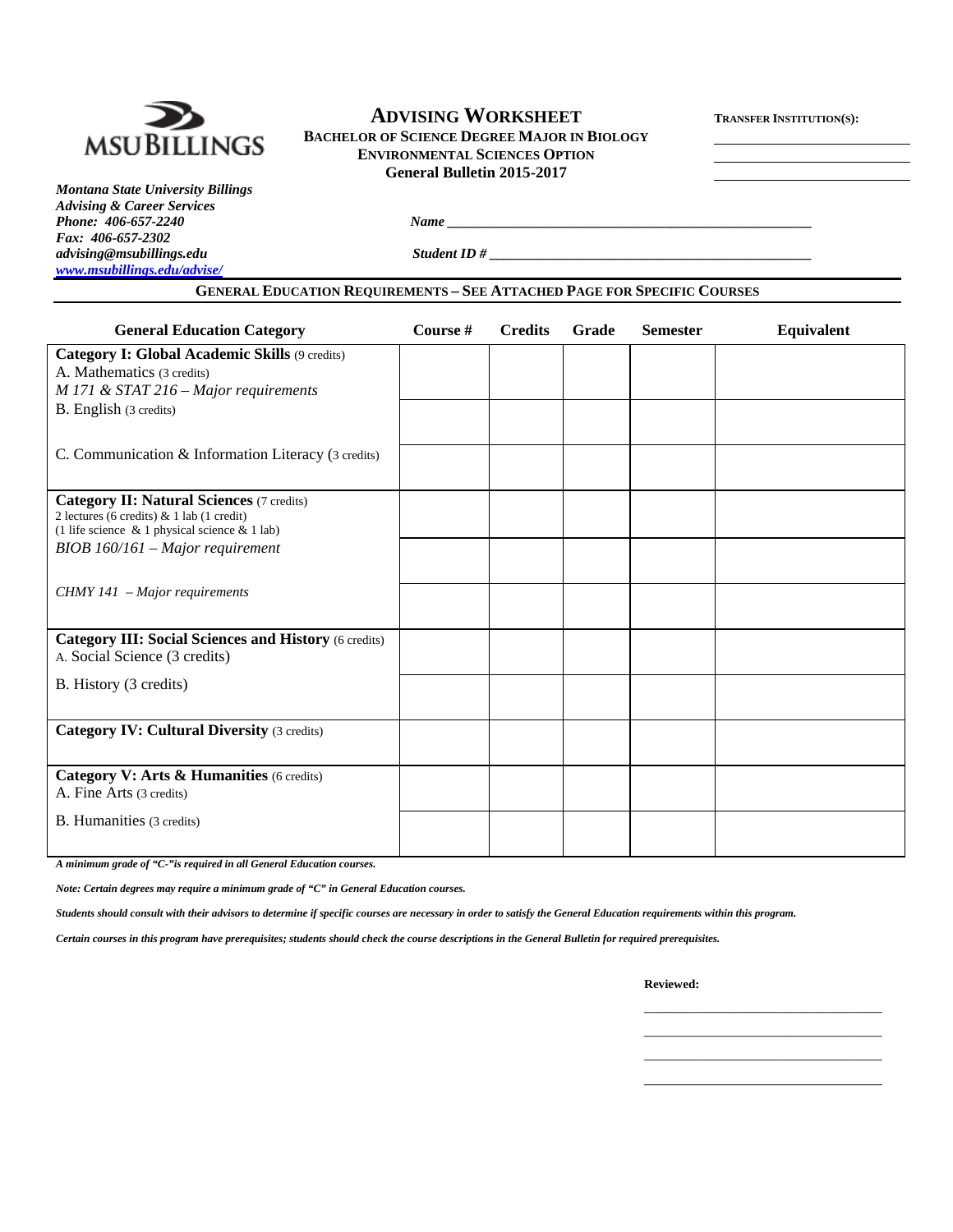# **GENERAL EDUCATION REQUIREMENTS**

| <b>CATEGORY I: GLOBAL ACADEMIC SKILLS</b><br>9 credits         |      |                                                               |   |  |  |  |
|----------------------------------------------------------------|------|---------------------------------------------------------------|---|--|--|--|
| Students are required to take one course from each subcategory |      |                                                               |   |  |  |  |
|                                                                |      | <b>Subcategory A - Mathematics</b><br>3 credits               |   |  |  |  |
| М                                                              | 105  | <b>Contemporary Mathematics</b>                               | 3 |  |  |  |
| М                                                              | 114  | <b>Extended Technical Mathematics</b>                         | 3 |  |  |  |
| М                                                              | 121  | College Algebra                                               | 3 |  |  |  |
| М                                                              | 122  | College Trigonometry                                          | 3 |  |  |  |
| М                                                              | 131  | Mathematics for Elementary Teachers II                        | 3 |  |  |  |
| M                                                              | 143  | <b>Finite Mathematics</b>                                     | 4 |  |  |  |
| M                                                              | 161  | <b>Survey of Calculus</b>                                     | 3 |  |  |  |
| $\boldsymbol{M}$                                               | 171  | Calculus I                                                    | 4 |  |  |  |
| <b>STAT</b>                                                    | 141  | <b>Introduction to Statistical Concepts</b>                   | 3 |  |  |  |
| <b>STAT</b>                                                    | 216  | <b>Introduction to Statistics</b>                             | 4 |  |  |  |
| <b>Subcategory B - English</b>                                 |      | 3 credits                                                     |   |  |  |  |
| WRIT                                                           | 101  | College Writing I                                             | 3 |  |  |  |
| WRIT                                                           | 121  | Introduction to Technical Writing                             | 3 |  |  |  |
| WRIT                                                           | 122. | <b>Introduction to Business Writing</b>                       | 3 |  |  |  |
| WRIT                                                           | 201  | College Writing II                                            | 3 |  |  |  |
| WRIT                                                           | 220  | Business & Professional Writing                               | 3 |  |  |  |
| WRIT                                                           | 221  | <b>Intermediate Technical Writing</b>                         | 3 |  |  |  |
|                                                                |      | Subcategory C- Communication & Information Literacy 3 credits |   |  |  |  |
| <b>BMIS</b>                                                    | 150  | Computer Literacy                                             | 3 |  |  |  |
| <b>COMX</b>                                                    | 111  | Introduction to Public Speaking                               | 3 |  |  |  |
| <b>COMX</b>                                                    | 115  | Introduction to Interpersonal Communication 3                 |   |  |  |  |
| LSCI                                                           | 125  | Research in the Information Age                               | 3 |  |  |  |

**CATEGORY II: NATURAL SCIENCES 6 cr. lecture & 1 cr. lab** 

*Students are required to take one course from each subcategory and at least one corresponding lab or Integrated Sciences* 

|                            |     | <b>Subcategory A - Life Sciences</b>        | 3-4 credits      |
|----------------------------|-----|---------------------------------------------|------------------|
| <b>BIOB</b>                | 101 | Discover Biology                            | 3                |
| <b>BIOB</b>                | 102 | Discover Biology Lab                        | 1                |
| <b>BIOB</b>                | 160 | <b>Principles of Living Systems</b>         | 3                |
| BIOB                       | 161 | <b>Principles of Living Systems Lab</b>     | 1                |
|                            |     | <b>Subcategory B – Physical Sciences</b>    | 3-4 credits      |
|                            |     |                                             |                  |
| ASTR                       | 110 | Introduction to Astronomy                   | 3                |
| ASTR                       | 111 | Introduction to Astronomy Lab               | 1                |
| <b>CHMY</b>                | 121 | Introduction to General Chemistry           | 3                |
| <b>CHMY</b>                | 122 | Introduction to General Chemistry Lab       | 1                |
| <b>CHMY</b>                | 141 | College Chemistry I                         | 3                |
| <b>CHMY</b>                | 142 | <b>College Chemistry I Lab</b>              | 1                |
| GEO                        | 101 | <b>Introduction to Physical Geology</b>     | 3                |
| GEO                        | 102 | <b>Introduction to Physical Geology Lab</b> | $\boldsymbol{l}$ |
| <b>GPHY</b>                | 112 | Introduction to Physical Geography Lab      | $\mathbf{1}$     |
| <b>GPHY</b>                | 111 | Introduction to Physical Geography          | 3                |
| PHSX                       | 103 | Our Physical World                          | 3                |
| PHSX                       | 104 | Our Physical World Lab                      | $\mathbf{1}$     |
| PHSX                       | 205 | College Physics I                           | 3                |
| <b>PHSX</b>                | 206 | College Physics I Lab                       | $\mathbf{1}$     |
| PHSX                       | 105 | <b>Fundamentals of Physical Science</b>     | 3                |
| <b>PHSX</b>                | 106 | Fundamentals of Physical Science Lab        | 1                |
| <b>Integrated Sciences</b> |     |                                             |                  |
|                            |     | SCIN 101, 102, 103, 104 Integrated Sciences | 3, 1, 3, 1       |

| <b>CATEGORY III: SOCIAL SCIENCES AND HISTORY</b><br><b>6</b> credits |                                                                |                                        |   |  |  |  |  |  |
|----------------------------------------------------------------------|----------------------------------------------------------------|----------------------------------------|---|--|--|--|--|--|
|                                                                      | Students are required to take one course from each subcategory |                                        |   |  |  |  |  |  |
|                                                                      | <b>Subcategory A – Social Sciences</b><br>3 credits            |                                        |   |  |  |  |  |  |
| <b>ANTY</b>                                                          | 217                                                            | Physical Anthropology & Archeology     | 3 |  |  |  |  |  |
| <b>BGEN</b>                                                          | 105                                                            | Introduction to Business               | 3 |  |  |  |  |  |
| <b>COMX</b>                                                          | 106                                                            | Communicating in a Dynamic Workplace   | 3 |  |  |  |  |  |
| <b>ECNS</b>                                                          | 201                                                            | Principles of Microeconomics           | 3 |  |  |  |  |  |
| <b>ECNS</b>                                                          | 202                                                            | Principles of Macroeconomics           | 3 |  |  |  |  |  |
| EDU                                                                  | 105                                                            | <b>Education and Democracy</b>         | 3 |  |  |  |  |  |
| <b>GPHY</b>                                                          | 141                                                            | Geography of World Regions             | 3 |  |  |  |  |  |
| <b>HTH</b>                                                           | 110                                                            | Personal Health and Wellness           | 3 |  |  |  |  |  |
| <b>PSCI</b>                                                          | 210                                                            | Introduction to American Government    | 3 |  |  |  |  |  |
| <b>PSCI</b>                                                          | 220                                                            | Introduction to Comparative Government | 3 |  |  |  |  |  |
| <b>PSYX</b>                                                          | 100                                                            | Introduction to Psychology             | 3 |  |  |  |  |  |
| <b>PSYX</b>                                                          | 231                                                            | Human Relations                        | 3 |  |  |  |  |  |
| SOCI                                                                 | 101                                                            | Introduction to Sociology              | 3 |  |  |  |  |  |
| SOCI                                                                 | 201                                                            | Social Problems                        | 3 |  |  |  |  |  |

| <b>Subcategory B - History</b> |     |                                         | 3 credits |
|--------------------------------|-----|-----------------------------------------|-----------|
| <b>HSTA</b>                    | 101 | American History I                      | 3         |
| <b>HSTA</b>                    | 102 | American History II                     | 3         |
| <b>HSTR</b>                    | 101 | <b>Western Civilization I</b>           | 3         |
| <b>HSTR</b>                    | 102 | Western Civilization II                 | 3         |
| <b>HSTR</b>                    | 103 | Honors Western Civilization I           | 3         |
| <b>HSTR</b>                    | 104 | Honors Western Civilization II          | 3         |
| <b>PSCI</b>                    | 230 | Introduction to International Relations | 3         |

|               | <b>CATEGORY IV: CULTURAL DIVERSITY</b> |                                             |   |  |  |  |
|---------------|----------------------------------------|---------------------------------------------|---|--|--|--|
| A&SC/WGSS 274 |                                        | Women, Culture, and Society                 | 3 |  |  |  |
| <b>ANTY</b>   | 220                                    | Culture and Society                         | 3 |  |  |  |
| ARTH          | 160                                    | Global Visual Culture                       | 3 |  |  |  |
| <b>COMX</b>   | 2.12                                   | Introduction to Intercultural Communication | 3 |  |  |  |
| <b>GPHY</b>   | 121                                    | Human Geography                             | 3 |  |  |  |
| HTH           | 270                                    | Global Health Issues                        | 3 |  |  |  |
| LIT           | 230                                    | World Literature Survey                     | 3 |  |  |  |
| <b>MUSI</b>   | 207                                    | World Music                                 | 3 |  |  |  |
| <b>NASX</b>   | 105                                    | Introduction to Native American Studies     | 3 |  |  |  |
| <b>NASX</b>   | 205                                    | Native Americans in Contemporary Society    | 3 |  |  |  |
| PHL.          | 271                                    | Indian Philosophies and Religions           | 3 |  |  |  |
| PHI.          | 272                                    | Chinese Philosophies and Religions          | 3 |  |  |  |
| REHA          | 201                                    | Introduction to Diversity in Counseling     | 3 |  |  |  |
| <b>RLST</b>   | 170                                    | The Religious Quest                         | 3 |  |  |  |
| SPNS          | 150                                    | The Hispanic Tradition                      | 3 |  |  |  |

# **CATEGORY V: ARTS & HUMANITIES** 6 credits

| Students are required to take one course from each subcategory |     |                                      |                                            |  |  |
|----------------------------------------------------------------|-----|--------------------------------------|--------------------------------------------|--|--|
|                                                                |     | <b>Subcategory A – Fine Arts</b>     | 3 credits                                  |  |  |
| <b>ARTZ</b>                                                    | 101 | Art Fundamentals                     | 3                                          |  |  |
| ARTZ                                                           | 105 | Visual Language-Drawing              | 3                                          |  |  |
| ARTZ                                                           | 131 | Ceramics for Non-majors              | 3                                          |  |  |
| <b>CRWR</b>                                                    | 240 | Intro Creative Writing Workshop      | 3                                          |  |  |
| FILM                                                           | 160 | Introduction to World Cinema         | 3                                          |  |  |
| LIT                                                            | 270 | Film & Literature                    | 3                                          |  |  |
| <b>MART</b>                                                    | 260 | Computer Presentation and Animation  | 3                                          |  |  |
| <b>MUSI</b>                                                    | 101 | <b>Enjoyment of Music</b>            | 3                                          |  |  |
| MUSI                                                           | 114 | Band: MSUB Symphonic                 | 1                                          |  |  |
| <b>MUSI</b>                                                    | 131 | Jazz Ensemble I: MSUB                | 1                                          |  |  |
| MUSI                                                           | 147 | Choral Ensemble: University Chorus   | 1                                          |  |  |
| <b>PHOT</b>                                                    | 154 | <b>Exploring Digital Photography</b> | 3                                          |  |  |
| THTR                                                           | 101 | Introduction to Theatre              | 3                                          |  |  |
| THTR                                                           | 120 | Introduction to Acting I             | 3                                          |  |  |
|                                                                |     | <b>Subcategory B - Humanities</b>    | 3 credits                                  |  |  |
| <b>ARTH</b>                                                    | 150 | Introduction to Art History          | 3                                          |  |  |
| <b>HONR</b>                                                    | 111 | Perspectives and Understanding       | 3                                          |  |  |
| LIT                                                            | 110 | Introduction to Literature           |                                            |  |  |
| LIT                                                            | 240 | The Bible as Literature              | $\begin{array}{c} 3 \\ 3 \\ 3 \end{array}$ |  |  |
| PHL                                                            | 110 | Introduction to Ethics               |                                            |  |  |
| PHI.                                                           | 111 | Philosophies of Life                 | $\overline{3}$                             |  |  |
| <b>Total</b>                                                   |     |                                      | 31                                         |  |  |
|                                                                |     |                                      |                                            |  |  |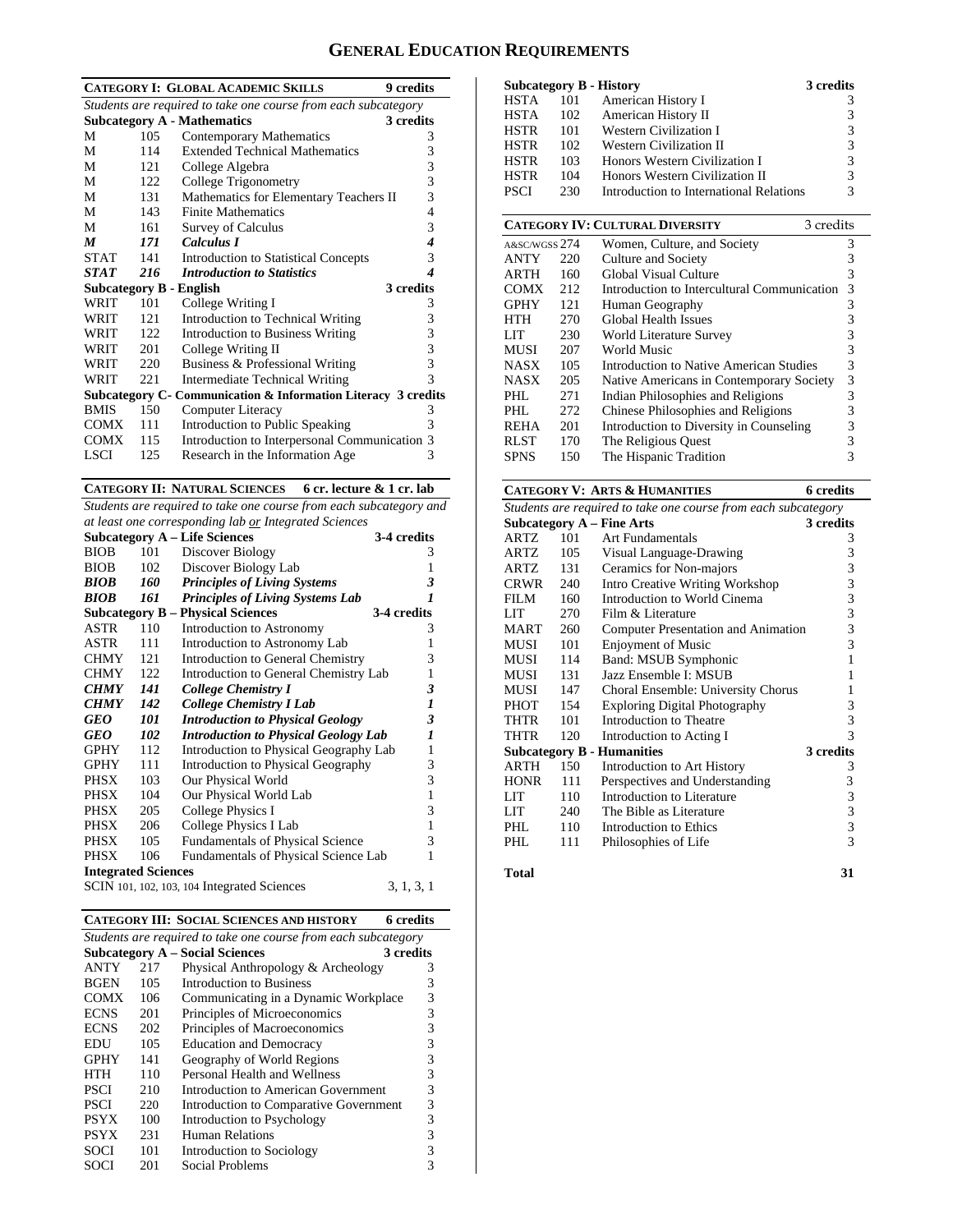|             |                             | Course                                                              | <b>Credits</b> | Grade | <b>Semester</b> | Equivalent |
|-------------|-----------------------------|---------------------------------------------------------------------|----------------|-------|-----------------|------------|
|             |                             | A minimum grade of C- or better is required in all major coursework |                |       |                 |            |
|             | <b>Biology Requirements</b> |                                                                     |                |       |                 |            |
| *BIOB       | 160                         | Principles of Living Systems                                        | 3              |       |                 |            |
| $*$ BIOB    | 161                         | Principles of Living Systems Lab                                    | 1              |       |                 |            |
| <b>BIOB</b> | 170                         | Principles of Biological Diversity                                  | 3              |       |                 |            |
| <b>BIOB</b> | 171                         | Principles of Biological Diversity Lab                              | 1              |       |                 |            |
| <b>BIOB</b> | 260                         | Cellular and Molecular Biology                                      | 3              |       |                 |            |
| <b>BIOB</b> | 261                         | Cellular and Molecular Biology Lab                                  | 1              |       |                 |            |
| <b>BIOM</b> | 360                         | General Microbiology                                                | 3              |       |                 |            |
| <b>BIOM</b> | 361                         | General Microbiology Lab                                            | 1              |       |                 |            |
| <b>BIOE</b> | 370                         | <b>General Ecology</b>                                              | 3              |       |                 |            |
| <b>BIOE</b> | 371                         | General Ecology Lab                                                 | 1              |       |                 |            |
| <b>BIOB</b> | 375                         | <b>General Genetics</b>                                             | 3              |       |                 |            |
| <b>BIOB</b> | 376                         | General Genetics Lab                                                |                |       |                 |            |
| <b>BIOB</b> | 490                         | Undergraduate Research                                              | 2              |       |                 |            |
| <b>OR</b>   |                             |                                                                     |                |       |                 |            |
| <b>BIOB</b> | 498                         | Internship/Cooperative Education                                    |                |       |                 |            |
| <b>BIOB</b> | 499                         | Senior Thesis/Capstone                                              |                |       |                 |            |

# **Upper Division Biology Electives** (**11 credits** selected in consultation with advisor)

| $\alpha$ $\beta$ $\alpha$ $\beta$ | <b>Biology Total</b> | 38 |  |  |
|-----------------------------------|----------------------|----|--|--|

|             |                               | $D10105$ , $10004$                | $\ddotsc$               |  |  |  |  |  |  |
|-------------|-------------------------------|-----------------------------------|-------------------------|--|--|--|--|--|--|
|             | <b>Chemistry Requirements</b> |                                   |                         |  |  |  |  |  |  |
| *CHMY       | 141                           | College Chemistry I               |                         |  |  |  |  |  |  |
| *CHMY       | 142                           | College Chemistry Lab I           |                         |  |  |  |  |  |  |
| <b>CHMY</b> | 143                           | College Chemistry II              | $\mathbf{\overline{3}}$ |  |  |  |  |  |  |
| <b>CHMY</b> | 144                           | College Chemistry Lab II          |                         |  |  |  |  |  |  |
| <b>CHMY</b> | 211                           | Elements of Organic Chemistry     | 2                       |  |  |  |  |  |  |
| <b>CHMY</b> | 212                           | Elements of Organic Chemistry Lab |                         |  |  |  |  |  |  |

### **Chemistry Electives** (choose **8 credits** of Chemistry electives from the following)

| <b>BCH</b>  | 380 | Biochemistry                                     |    |  |  |
|-------------|-----|--------------------------------------------------|----|--|--|
| <b>BCH</b>  | 381 | Biochemistry Lab                                 |    |  |  |
| <b>CHMY</b> | 311 | Analytical Chemistry - Quantitative Analysis     |    |  |  |
| <b>CHMY</b> | 312 | Analytical Chemistry Lab – Quantitative Analysis |    |  |  |
| <b>CHMY</b> | 421 | <b>Advanced Instrument Analysis</b>              |    |  |  |
| <b>CHMY</b> | 422 | Advanced Instrument Analysis Lab                 |    |  |  |
|             |     | <b>Chemistry Total</b>                           | 20 |  |  |

### **Mathematics and Statistics Requirement**

| $^*M$                             | $\sim$<br>the contract of the contract of | alculus                         |  |  |
|-----------------------------------|-------------------------------------------|---------------------------------|--|--|
| $\sqrt{2}$<br>$+$ $\alpha$ m<br>. | 216                                       | lntroduction to '<br>Statistics |  |  |

**Math and Statistics Total 8** 

\*May satisfy General Education requirements